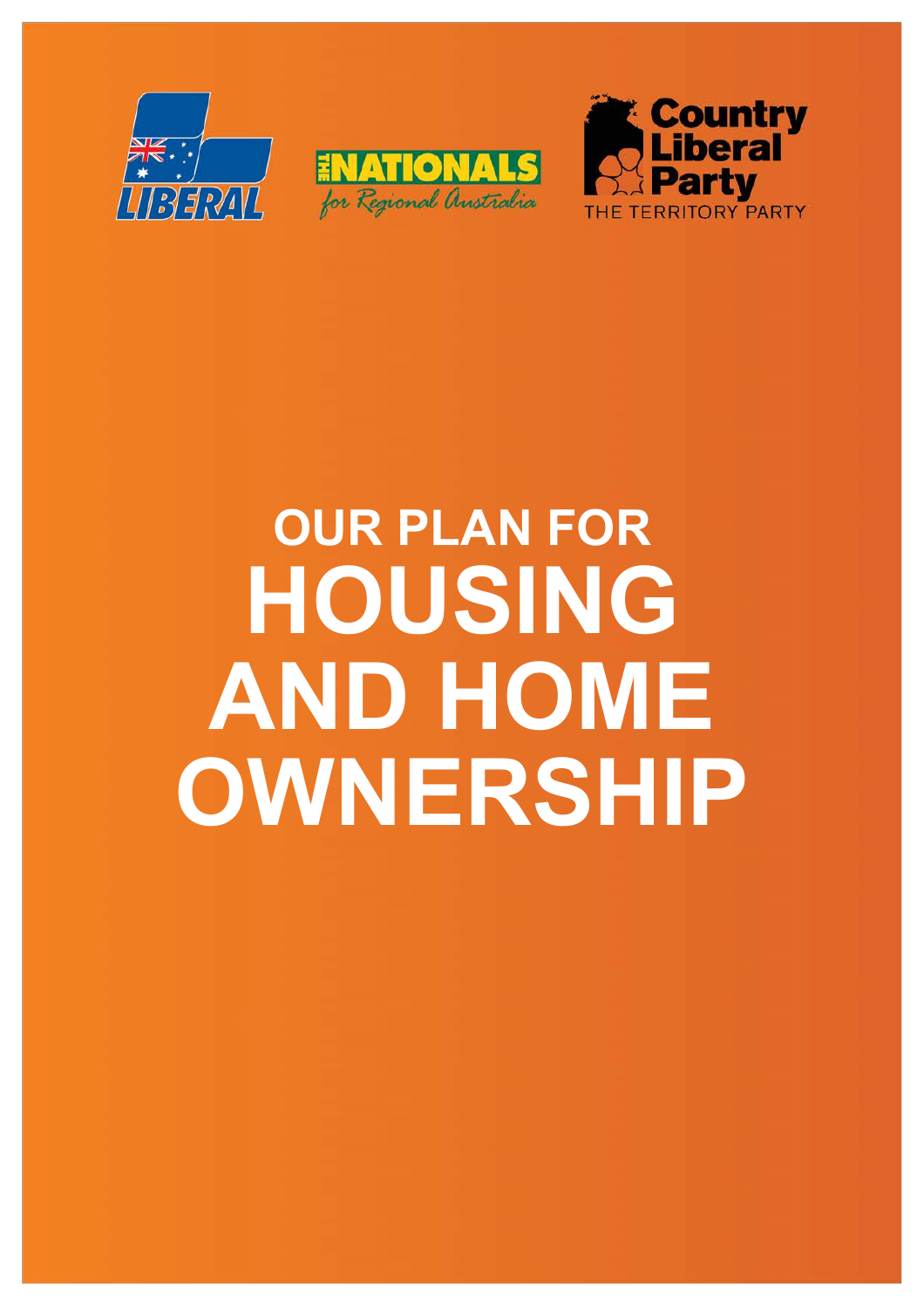# **Key points**

**The great Australian dream has always been to own your own home. The Coalition Government is committed to this goal with a range of support to make it easier to purchase a home of your own.** 

The Coalition has a strong record of prioritising home ownership. We understand that owning your home is important to the living standards enjoyed by retired Australians. We know that 85 per cent of renters aspire to own their home. Home ownership offers security and stability for both individuals and families.

Supporting home ownership is not just good policy for the individual, it makes economic sense.

- Over the last three years, the **Morrison Government's housing policies have supported more than 300,000 Australians into home ownership.** In particular, first home buyers have benefitted, with over 160,000 first home buyers in 2021 – a 70 per cent increase on the average of the previous decade.
- We have **supported almost 60,000 first home buyers and single parent families into home ownership** through the Home Guarantee Scheme with a deposit as little as 5 per cent or 2 per cent, respectively.
- We have protected the residential construction industry with **more than 137,000 HomeBuilder applications**, generating \$120 billion of economic activity.
- We have provided **\$2.9 billion of low-cost loans to community housing providers** to support 15,000 social and affordable dwellings, saving \$470 million in interest payments to be reinvested in more affordable housing.
- **We unlocked 6,900 social, affordable and market dwellings** through the Coalition's \$1 billion Infrastructure Facility making housing supply more responsive to demand.
- We **established the First Home Super Saver Scheme**, helping 27,600 first home buyers accelerate their deposit savings through super.

#### **A re-elected Coalition Government will:**

- **Help more first home buyers get over the deposit hurdle** by raising the number of lowdeposit guarantees for first home buyers to 35,000 each financial year.
- **Deliver increased property price caps for the Home Guarantee Scheme**, to ensure Australians can continue to have choice when purchasing their home.
- **Increase the supply of new homes in regional areas** by incentivising the purchase of new-build homes – providing 10,000 low deposit guarantees each financial year for those moving to, or within, regional areas. This includes non-first home buyers and permanent residents.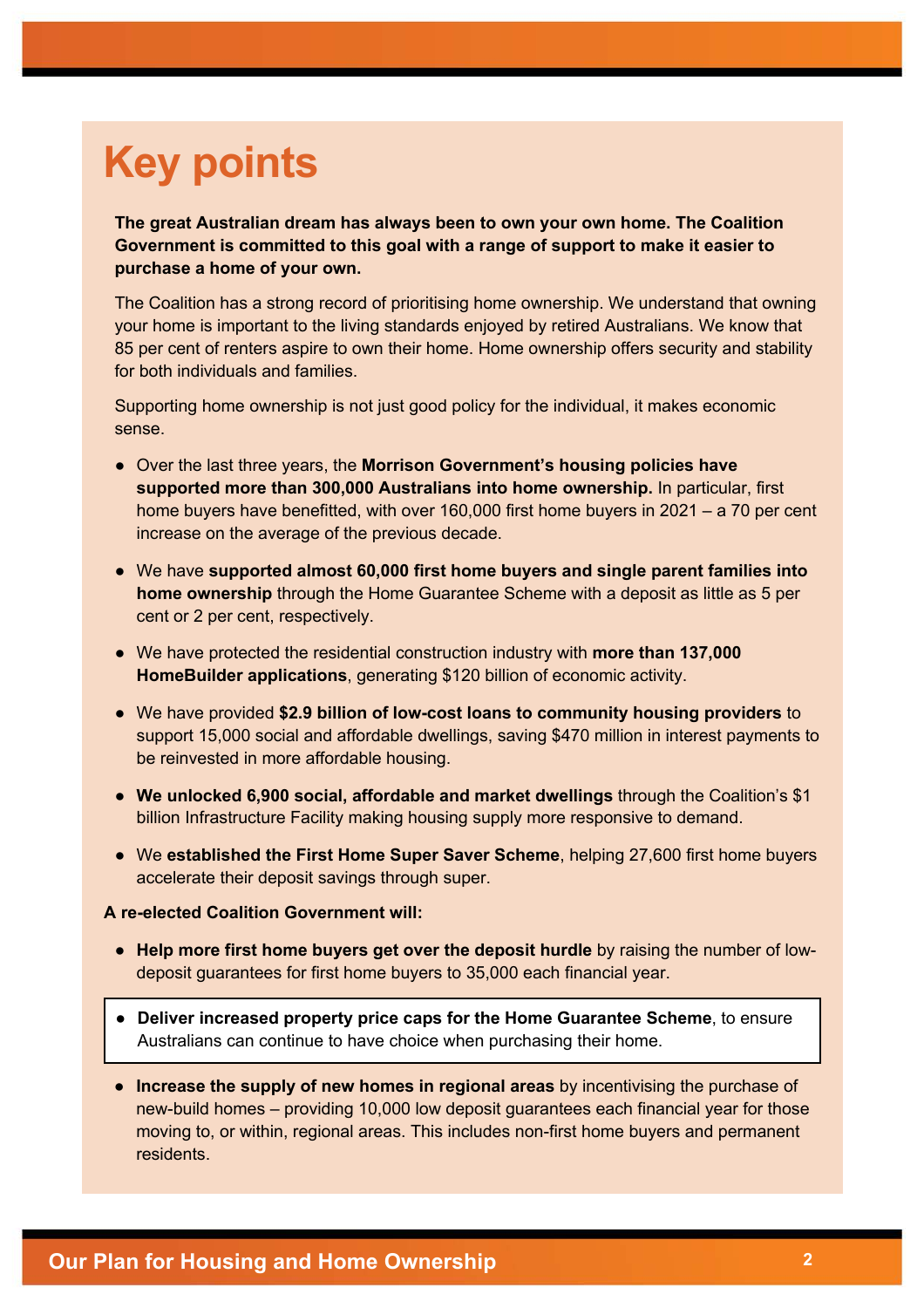- **Expand home ownership opportunities for single parent families** by increasing the number of low-deposit guarantees for single parent families to buy a home (with a deposit of as little as 2 per cent) to 5,000 each financial year.
- **Support greater investment into affordable housing** with an additional \$2 billion in lowcost financing for social and affordable dwellings. This brings total low-cost financing to \$5.5 billion, supporting around 27,500 dwellings.

Labor has consistently opposed and attempted to block the Government's housing initiatives.

They have come out against the incredibly successful Home Guarantee Scheme and the HomeBuilder program. They voted with the Greens against the legislation to establish the First Home Super Saver Scheme (FHSSS). More than 21,100 first home buyers have used the FHSSS to purchase their first home since the 2019 election after Labor vowed to abolish the scheme. The FHSSS will continue to be protected under a Coalition Government.

The last time Labor tried to do something about housing, the Australian National Audit Office noted that \$3.5 billion of taxpayer's money was wasted on a program that "failed to deliver," while the Grattan Institute called it "expensive, unfair and poorly targeted".

Labor is now committing \$10 billion in an off-budget fund to support a housing program that has no substance, lacking detailed costings or an implementation plan. That's a classic Labor move – unrealistic, unaffordable and doomed to fail.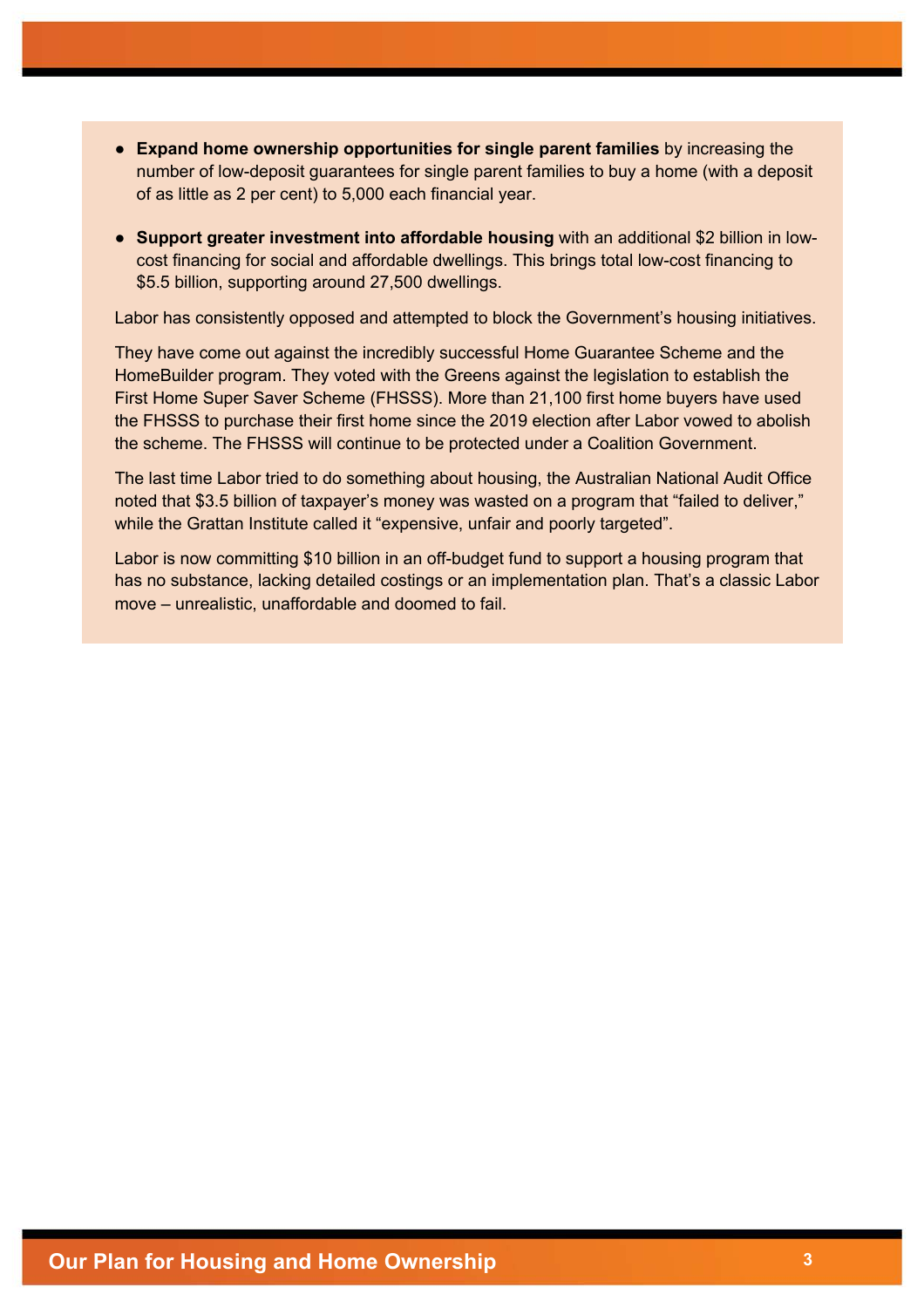# **Our Plan**

## **1. Expanding our Home Guarantee Scheme for First Home Buyers**

The Coalition Government will build on the success of the Home Guarantee Scheme as a targeted and cost-effective measure to support home ownership and new housing. In just over two years, the scheme has already helped almost 60,000 Australians to buy their own homes.

A re-elected Coalition Government will:

● Expand support for first home buyers by **more than tripling the number of lowdeposit guarantees** to buy a home (with as little as 5 per cent deposit) to 35,000 guarantees each financial year.

#### **2. Incentivising supply of new homes in regional areas**

The Coalition Government will support regional home ownership in a way that encourages new housing supply to reduce housing affordability pressures and retain talent and skills in the regions in support of the Government's regionalisation agenda.

A re-elected Coalition Government will:

● Establish the Regional Home Guarantee to incentivise the purchase or construction of homes in regional areas by providing **10,000 low-deposit guarantees with a deposit as low as 5 per cent each financial year** for those moving to, or within, regional areas, including non-first home buyers and permanent residents commencing 1 October 2022.

## **3. Doubling the number of places for single parent families**

The Coalition Government will expand the support available to single parent families in recognition that single parents and their children deserve the security of homeownership, and that the challenges faced saving a deposit are even harder when you are on a single income with children.

A re-elected Coalition Government will:

● **Expand home ownership opportunities for single parent families** by increasing the number of low deposit guarantees for single parent families to buy a home (with as little as 2 per cent deposit) to 5,000 each financial year.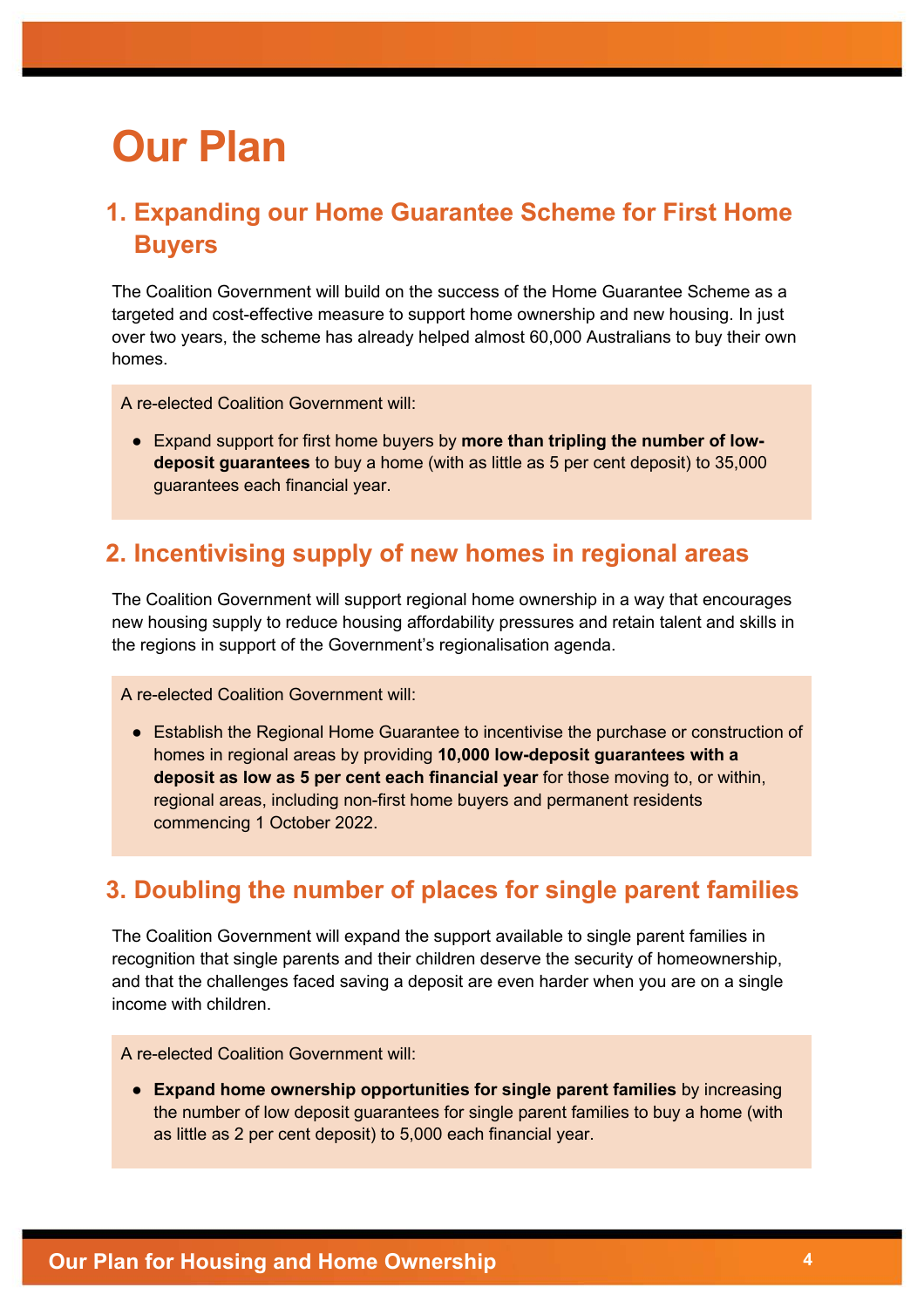## **4. Increasing the property price caps for the Home Guarantee Scheme**

To ensure Australians can continue to have choice when purchasing their home, the Coalition Government is also announcing new property price caps for the Home Guarantee Scheme. To participate, borrowers will still have to meet the usual loan and repayment assessments from their financial institutions. This ensures that home buyers are protected against entering into a loan arrangement that could result in substantial hardship. The income caps (\$125,000 per annum for individuals and \$200,000 per annum for couples) will continue.

| <b>Home Guarantee Scheme Price Caps</b> |                                     |               |                                     |               |  |
|-----------------------------------------|-------------------------------------|---------------|-------------------------------------|---------------|--|
|                                         | 2021-22                             |               | 2022-23                             |               |  |
| Area                                    | Capital city and<br>regional centre | Rest of state | Capital city and<br>regional centre | Rest of state |  |
| <b>NSW</b>                              | \$800,000                           | \$600,000     | \$900,000                           | \$750,000     |  |
| <b>VIC</b>                              | \$700,000                           | \$500,000     | \$800,000                           | \$650,000     |  |
| QLD                                     | \$600,000                           | \$450,000     | \$700,000                           | \$550,000     |  |
| <b>WA</b>                               | \$500,000                           | \$400,000     | \$600,000                           | \$450,000     |  |
| <b>SA</b>                               | \$500,000                           | \$350,000     | \$600,000                           | \$450,000     |  |
| <b>TAS</b>                              | \$500,000                           | \$400,000     | \$600,000                           | \$450,000     |  |
| <b>ACT</b>                              | \$500,000                           |               | \$750,000                           |               |  |
| <b>NT</b>                               | \$500,000                           |               | \$600,000                           |               |  |

## **5. Supporting greater investment into affordable housing**

The Coalition Government will continue to support the community housing sector by providing an additional \$2 billion in low-cost financing to Community Housing Providers to build new social and affordable rental dwellings.

A re-elected Coalition Government will:

● Provide an extra \$2 billion in low-cost financing to the Government's National Housing Finance and Investment Corporation's (NHFIC) Affordable Housing Bond Aggregator to support more social and affordable housing. This will bring total low-cost financing to \$5.5 billion, supporting around 27,500 dwellings.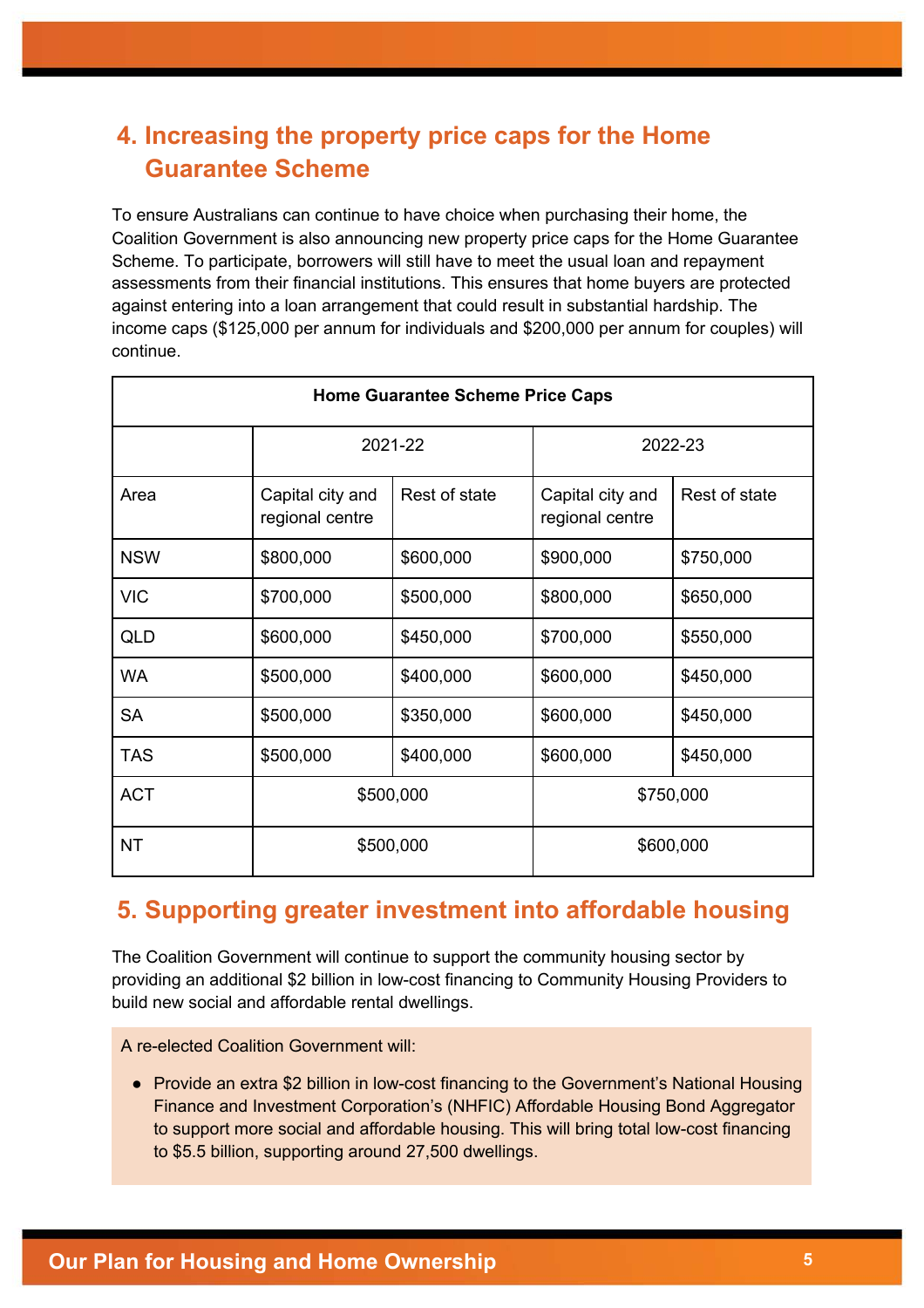## **6. Supporting Indigenous Home Ownership**

The Coalition Government will continue to help Indigenous Australians to enter the housing market.

A re-elected Coalition Government will:

● Extend Indigenous Business Australia's Indigenous Home Ownership Program at a cost of \$7.7 million. This will **support 1,000 jobs in regional Australia and support Indigenous families to access home loans** to either enter the housing market or build their own homes. This will build on the more than 3,700 loans already provided.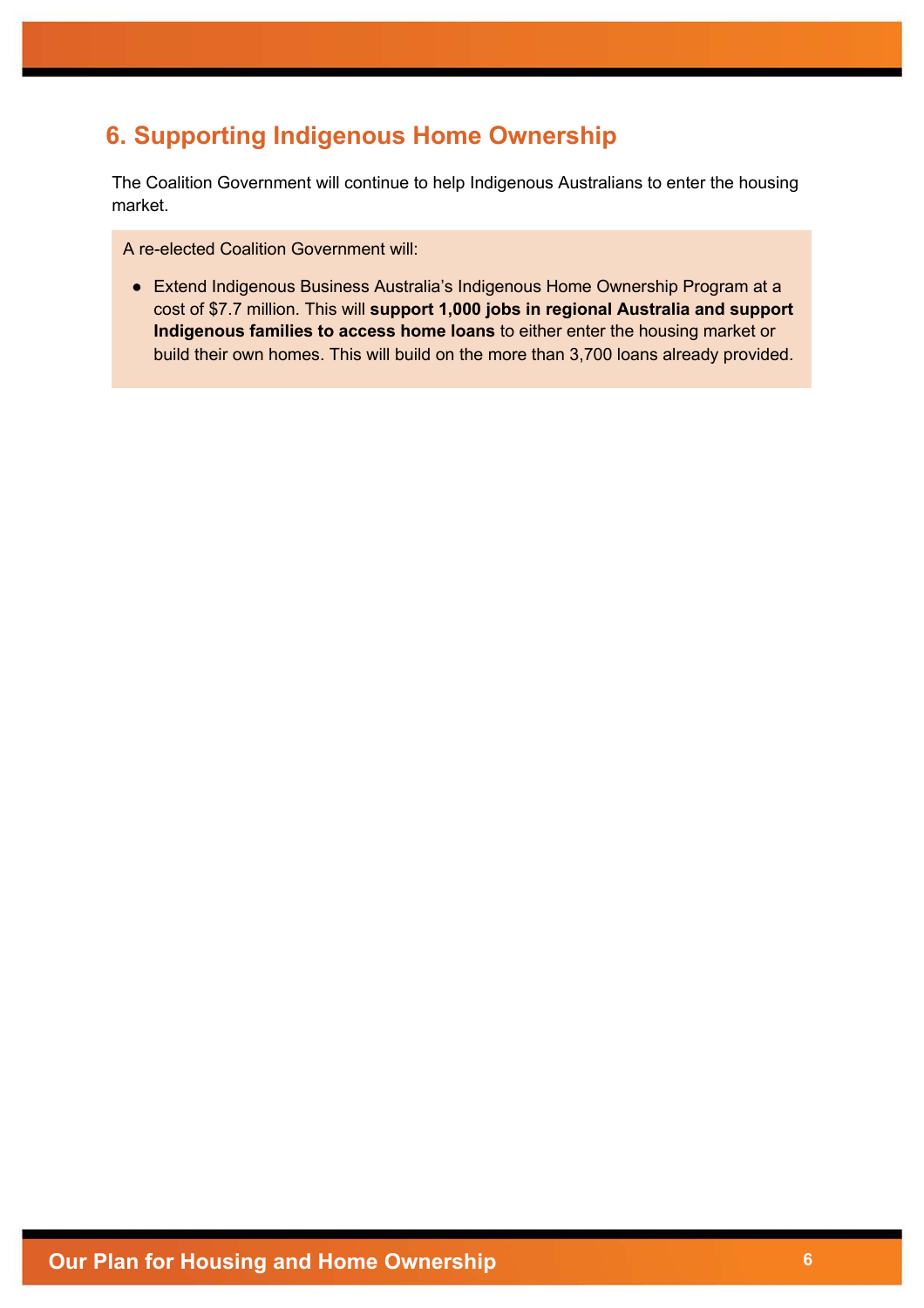# **Our Record**

First home buyers are at their highest level in 12 years at over 160,000 buyers in 2021, 70 per cent higher than the average over the previous decade.

Over the last three years, **our Government has helped more than 300,000 Australians to own a home.** Almost 60,000 Australians have accessed the Government's Home Guarantee Scheme, allowing home purchases with a deposit of as little as 5 per cent – a 2019 election commitment delivered.

- One in five guarantees issued went to essential workers, almost 35 per cent of whom were nurses and 34 per cent were teachers.
- 52 per cent of guarantees went to women, well above the market average of 41 per cent.
- 58 per cent of all buyers under the scheme were Australians aged under 30.
- Home buyers were able to bring forward their purchases by an average of four years.

The Home Guarantee Scheme demonstrates that the Morrison Government supports first home buyers. We're backing in essential workers, women and young Australians to make the aspiration of home ownership a reality.

Building on this success, the Morrison Government launched the Family Home Guarantee to help single parent families buy a home with a deposit of as little as 2 per cent. The Family Home Guarantee recognises that the challenge of saving a deposit is even harder when you're on a single income and raising children, especially if you are not eligible for first home buyer programs. So far more than 2,200 single parent families have bought a home using the scheme, with 85 per cent of them being single mums.

Under our Government, first home buyers can continue to accelerate their deposit savings through their superannuation by being able to release \$50,000 of voluntary contributions, up from \$30,000. Under the First Home Super Saver Scheme, around 27,600 first home buyers have released \$382 million to buy their first home. More than 21,100 of these Australians bought a home following the 2019 election after Labor vowed to abolish the scheme.

Supporting home ownership is not just good for Australian families, but good for the economy. Residential construction directly engages over 1 million workers and contributes 5.8 per cent to GDP.

During the pandemic, more than 137,000 Australian families applied for the HomeBuilder grant of up to \$25,000 if they built a new home or substantially renovated their existing home. **HomeBuilder delivered a secure pipeline of construction work that kept hundreds of thousands of tradies and small businesses in work**. HomeBuilder broke records: from the number of dwelling approvals to the number of commencements. The program delivered \$120 billion of economic activity just when it was needed.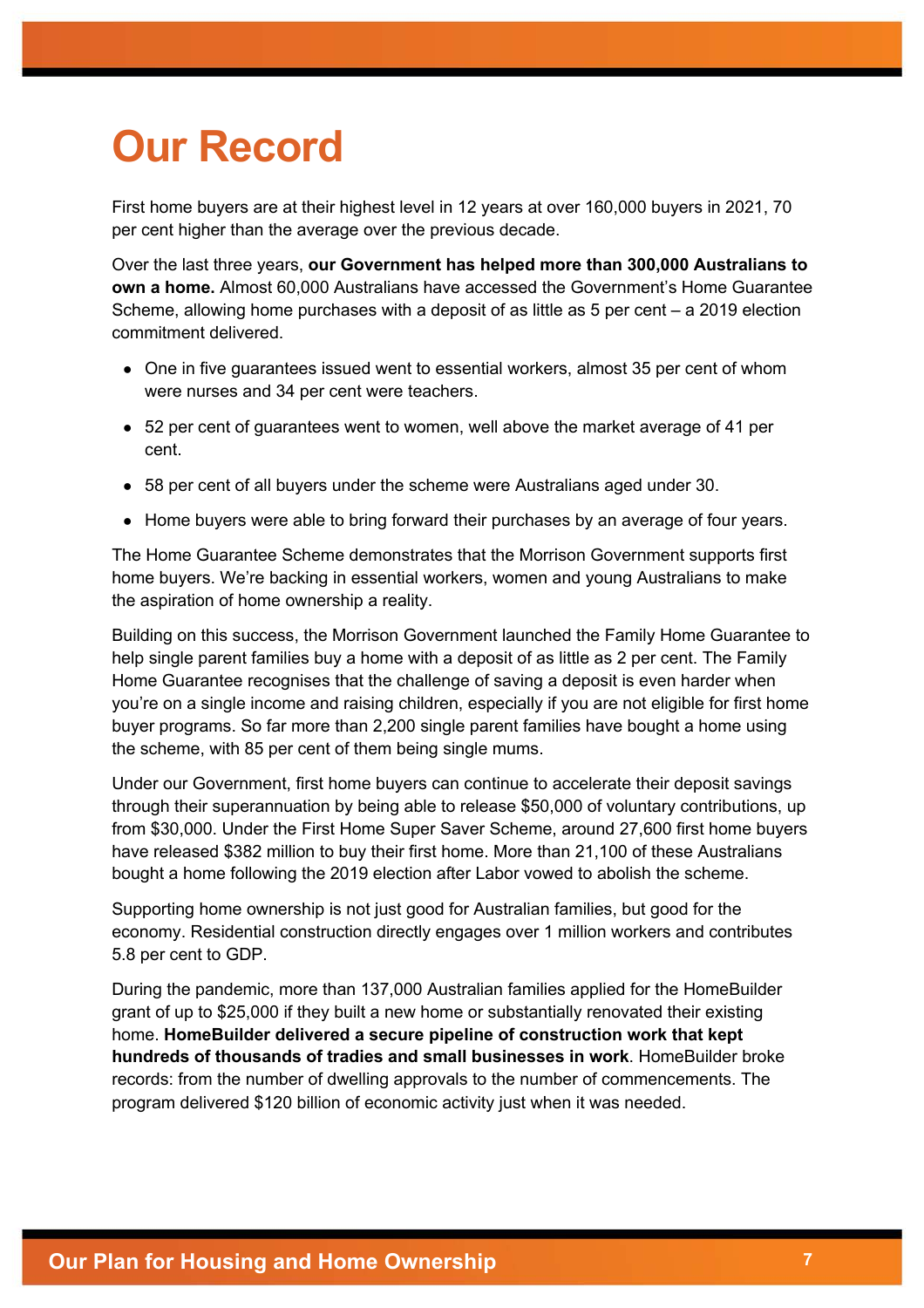The Morrison Government is reducing the minimum age of the downsizer superannuation contribution so downsizers can do so sooner. From 1 July 2022, the minimum age falls from 65 to 60. This will allow Australians nearing retirement to make a post-tax contribution of up to \$300,000 when they sell their family home, and help to free up larger homes for younger families.

Over the past five years, Indigenous Business Australia's Indigenous Home Ownership Program has provided over 3,000 new home loans, more than 90 per cent to new home buyers.

Our Government also established the National Housing Finance and Investment Corporation to help increase home supply. **More than \$2.9 billion of low-cost loans saved community housing providers more than \$470 million and supported more than 15,000 dwellings**. Over the past three years, a further 6,900 social, affordable and market dwellings have been unlocked by the Government's \$1 billion National Housing Infrastructure Facility.

The Coalition Government recognises the challenge of housing for the vulnerable.

That's why, under the National Housing and Homelessness Agreement, states and territories receive \$1.6 billion annually from the Federal Government to help meet their obligations to improve housing and homelessness outcomes. The Agreement focuses on the housing needs of older Australians, women and children affected by family and domestic violence, children and young people, Indigenous Australians, the long-term homeless, and Australians exiting institutions and care into homelessness. Our Government also provided certainty of funding for homelessness services over the long term.

This is part of \$9 billion the Morrison Government expects to spend on housing and homelessness, including more than \$5 billion on Commonwealth Rent Assistance – helping around 1.4 million eligible Australians on welfare to pay their rent. This payment has just risen in March by around 2 per cent in line with the twice-annual indexation, delivering an extra \$112.1 million in assistance per year to renters.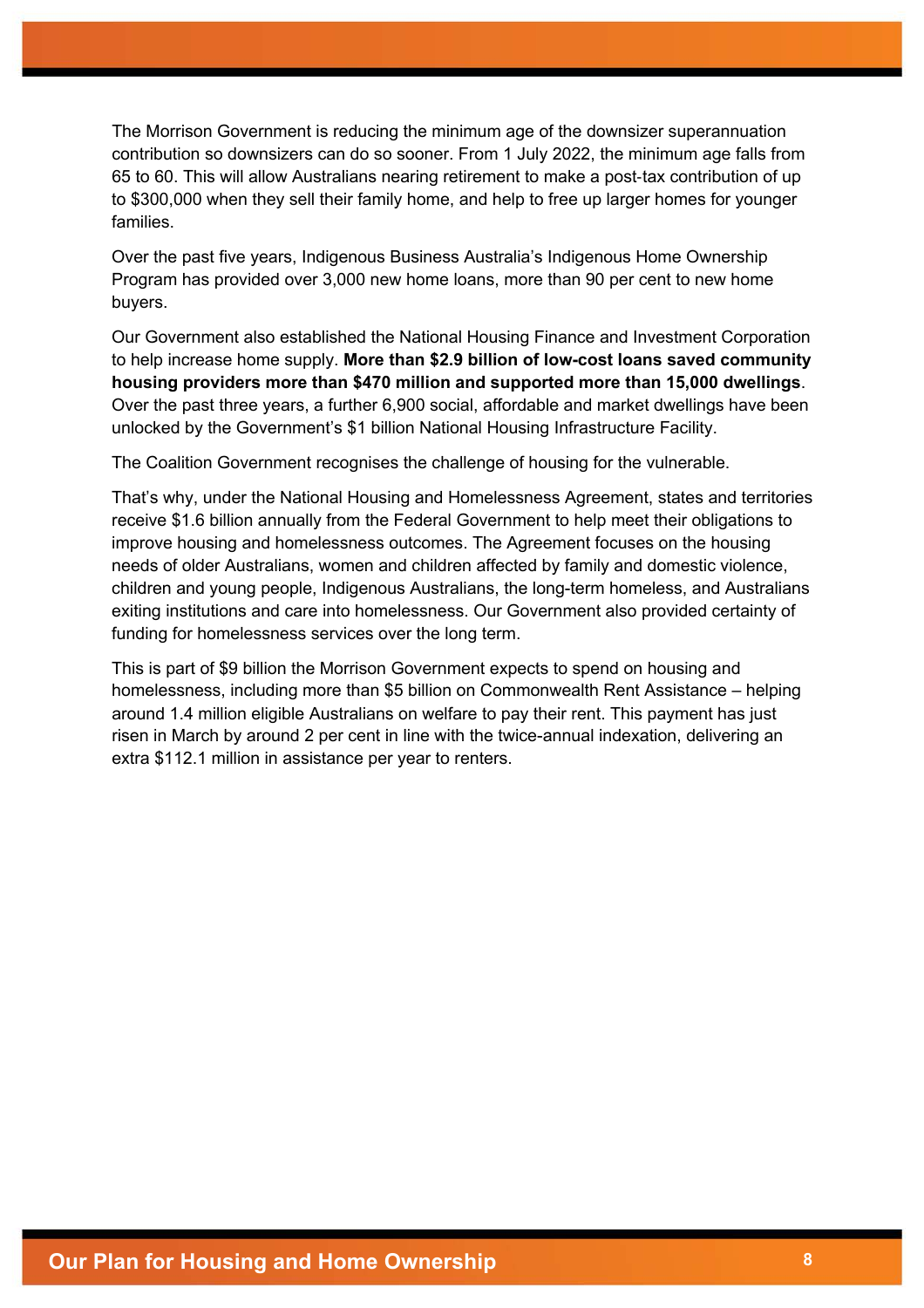# **The Risk of Labor**

#### **Labor cannot be trusted to help Australians into their dream of home ownership.**

They have consistently opposed and attempted to block the Government's housing initiatives – and took a \$31 billion Housing Tax to the last election, designed to undermine the housing market by doubling capital gains tax and abolishing negative gearing for existing properties.

Shadow Treasurer Jim Chalmers said "Any housing policy that doesn't have changes to negative gearing and capital gains is just a shocker".

#### **Labor cannot be trusted to protect the assets of home owners and mum and dad property investors.**

#### **Labor cannot be trusted to put downward pressure on interest rates.**

#### **Labor has no economic plan**.

Over the last 30 years, Labor Governments have, on average, delivered higher unemployment, higher interest rates and higher electricity prices.

And not a single balanced budget.

Labor has already promised to spend \$81 billion more on policies throughout the pandemic.

Labor can't say how they'll pay for their promises. And they can't manage money.

Higher spending means more upward pressure on interest rates.

The choice is clear.

The Coalition Government will keep our economy strong, and continue with record jobs growth so more Australians can save for a home and pay their mortgage. As responsible economic managers, we will also help to contain interest rate pressures.

The Morrison Government brought the Budget back to balance before the pandemic hit and we're now seeing the dividends of a strong economic recovery that is leading the world. The Budget is already \$100 billion better off compared to last year, the biggest turnaround in our finances in 70 years. Australia is one of a small number of countries to maintain a AAA credit rating from all three major credit rating agencies.

The cash rate under our Government has averaged 3 percentage points lower than under the Rudd/Gillard governments. **A family today with an average mortgage is saving over \$500 a month in mortgage repayments compared to what would have been the case under the last Labor government.**

**The Coalition Government will not hit Australians with new taxes on housing**. Guaranteed.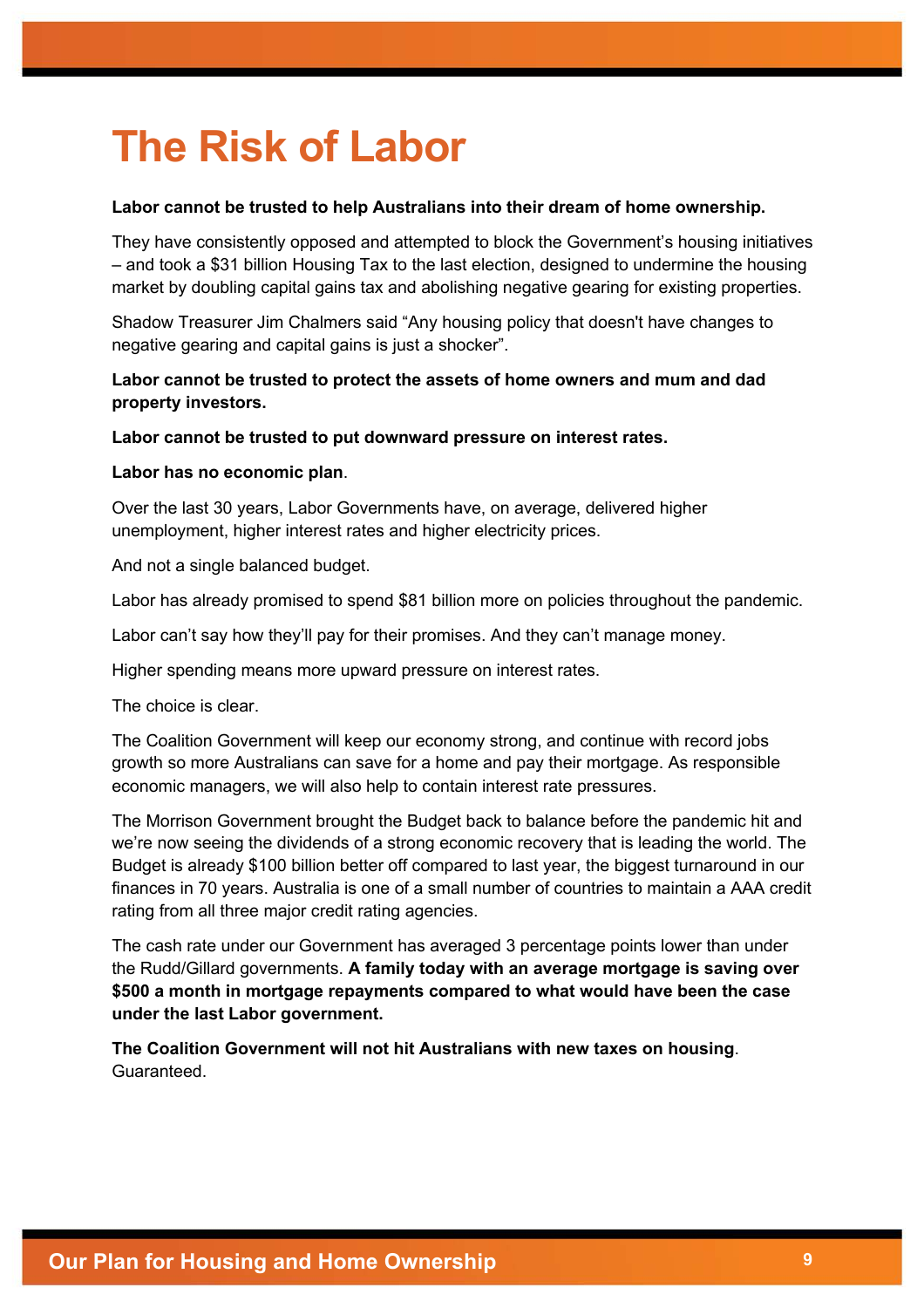| <b>COALITION</b>                                                                                                                                                                                            | <b>LABOR</b>                                                                                                                                                                                                                                                                                                                                                                                                                                                                                                                                                                                                                                                                                                                                                                                                                                                                                 |  |  |
|-------------------------------------------------------------------------------------------------------------------------------------------------------------------------------------------------------------|----------------------------------------------------------------------------------------------------------------------------------------------------------------------------------------------------------------------------------------------------------------------------------------------------------------------------------------------------------------------------------------------------------------------------------------------------------------------------------------------------------------------------------------------------------------------------------------------------------------------------------------------------------------------------------------------------------------------------------------------------------------------------------------------------------------------------------------------------------------------------------------------|--|--|
| The Morrison Government went to the<br>election promising to help first home buyers<br>get into a home with a deposit of as little as<br>5 per cent.                                                        | When Scott Morrison announced the First<br>Home Loan Deposit Scheme during the 2019<br>election, Labor criticised the announcement<br>but later copied and adopted the policy.                                                                                                                                                                                                                                                                                                                                                                                                                                                                                                                                                                                                                                                                                                               |  |  |
| The Coalition Government established the<br>First Home Super Saver Scheme, helping<br>27,600 first home buyers accelerate their<br>deposit savings through super.                                           | The Labor Party committed to abolishing the<br>First Home Super Saver Scheme and voted<br>with the Greens against the legislation to<br>enact the Scheme.                                                                                                                                                                                                                                                                                                                                                                                                                                                                                                                                                                                                                                                                                                                                    |  |  |
| The Morrison Government implemented<br>HomeBuilder to protect the residential<br>construction industry. More than 137,000<br>HomeBuilder applications have generated<br>\$120 billion of economic activity. | Anthony Albanese said that HomeBuilder<br>was "Too little too late" and would be used to<br>fund "gold baths" and "pearl taps".                                                                                                                                                                                                                                                                                                                                                                                                                                                                                                                                                                                                                                                                                                                                                              |  |  |
| The Coalition Government is committed to<br>no new taxes on housing.                                                                                                                                        | Labor went to the 2019 election proposing a<br>\$31 billion Housing Tax.<br>Anthony Albanese praised Labor's high<br>housing taxes, saying they were "great policy<br>work".<br>Labor proposed to abolish negative gearing<br>for existing homes and double Capital Gains<br>Tax, which would have impacted around 1.3<br>million Australians negatively gearing<br>properties, including 58,000 teachers, 42,000<br>nurses and 19,000 police and emergency<br>services officers.<br>Deloitte Access Economics said Labor's \$31<br>billion Housing Tax would have sent new<br>housing construction crashing by \$766<br>million, with 7,800 jobs lost and increases in<br>rents. Economic modelling commissioned by<br>Master Builders Australia prior to the 2019<br>election found that Labor's policies would<br>have led to up to 42,000 fewer new dwellings<br>built across Australia. |  |  |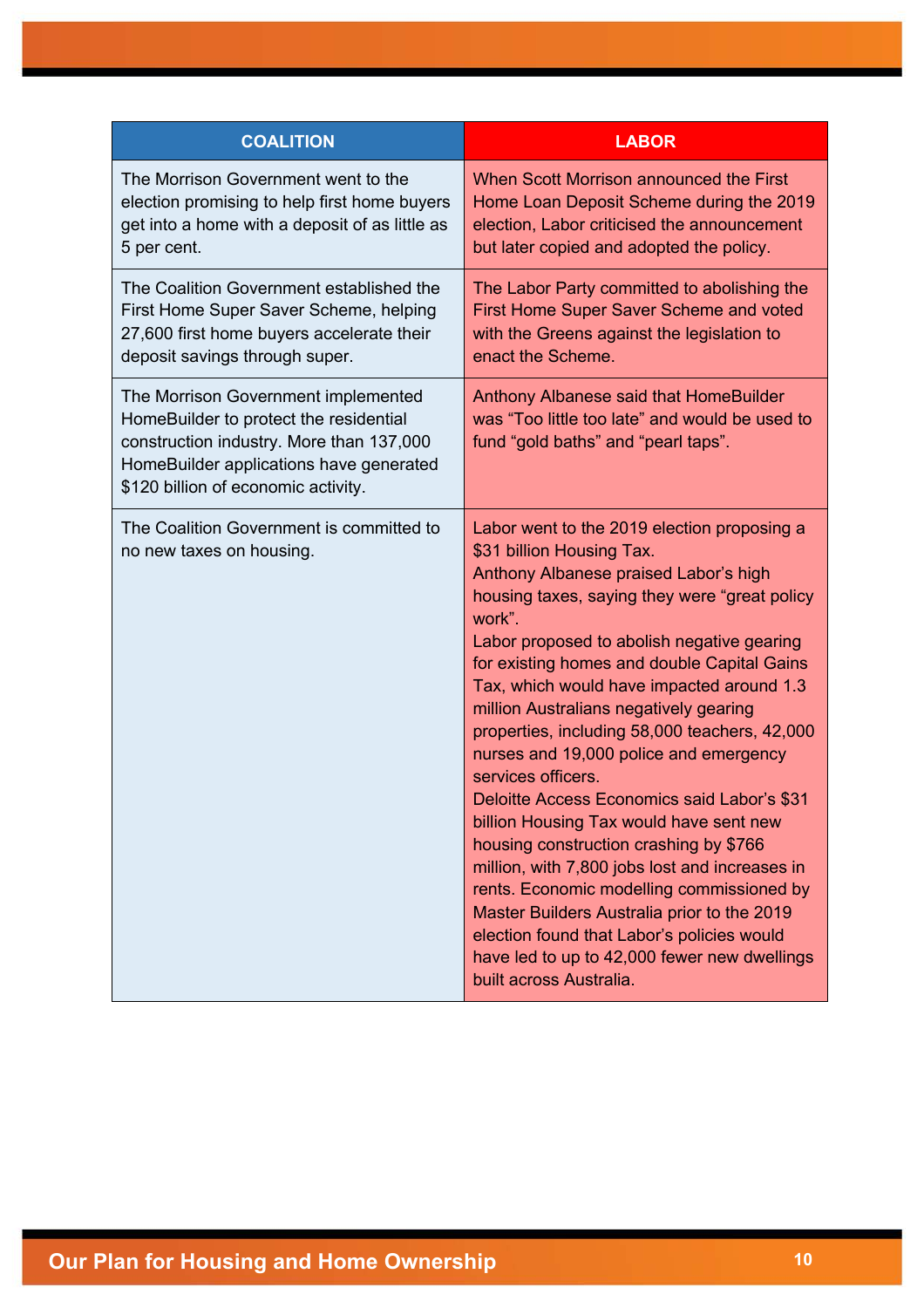## **Cost**

Funding for the Coalition's Plan for Housing and Home Ownership is already provided within budget estimates.